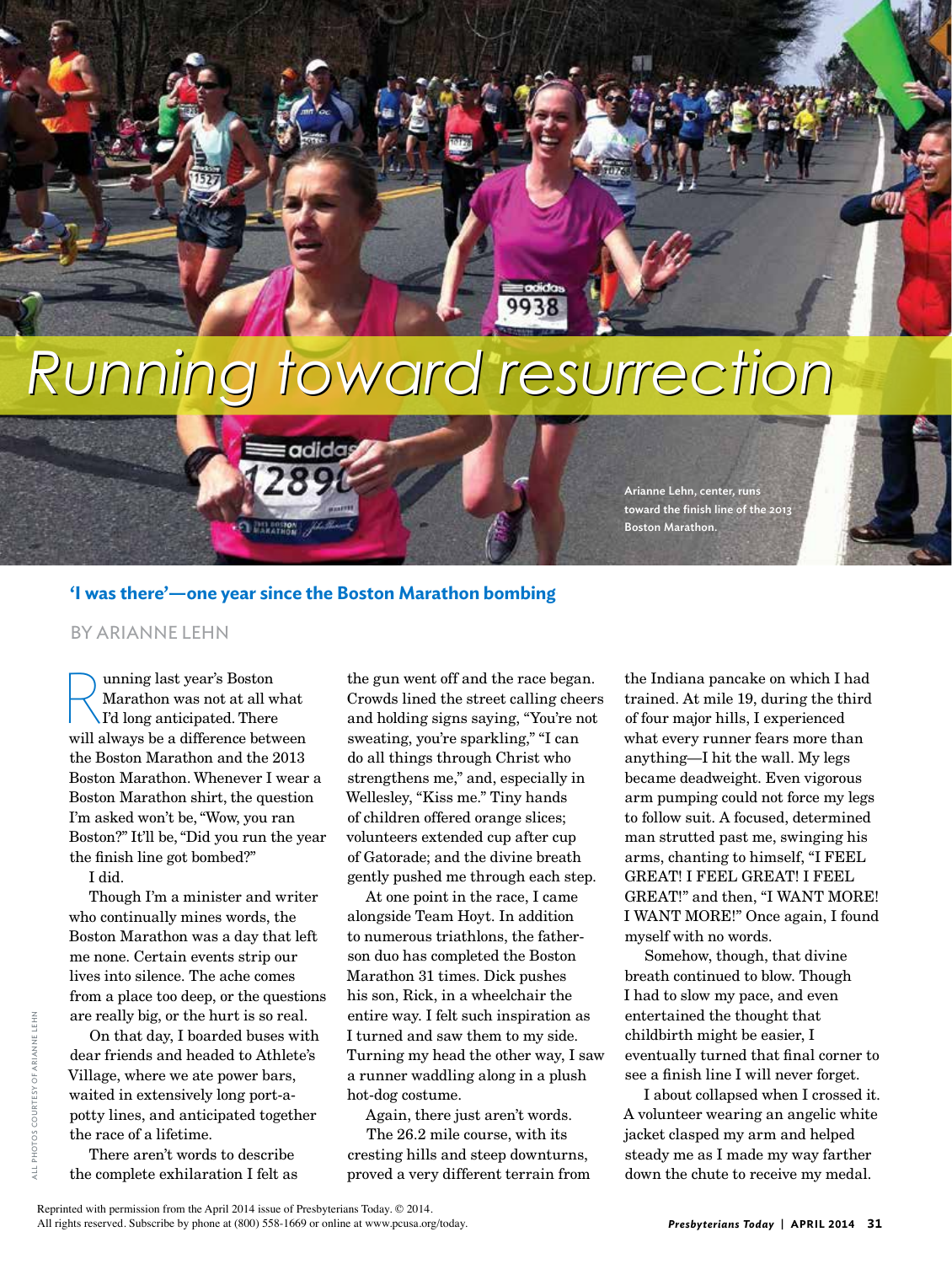With teeth chattering and legs stiff as a board, I pulled my cell phone out of my bag to text my husband and parents who were somewhere near the finish line.

"I'm still alive . . . barely."

I hobbled my way over to the family meeting area. Of course the Ls had to be near the far end. There that blessed family was—my husband, parents, sister-in-law, and brotherin-law—arms open, smiles beaming. Five minutes later, after having just taken a picture together, we heard an extraordinarily loud boom. Then, seconds later, another sky-cracking boom. There was a hush, and then sirens. So many sirens. Ambulances, police cars, fire trucks, golf carts with race volunteers, and SWAT teams all rushed by. It was then I overheard a race official say the word "bomb."

We didn't know what to do. Bewildered officials directed people to walk toward safety, but no one knew where safety was. We stepped into a building lined by multiple TVs. With other runners and families, we watched in shock. We now saw a visual image accompanying the explosions we'd heard. Limbs. Blood. Trauma. Fear. Chaos.

People stared, half-dazed, as they shuffled between the crowded streets and sidewalks.

My husband and I both struggled with our cell phones, trying to reach family and friends amid the spotty coverage. Lines were shut down in case cell phones were used to detonate the bombs.

It was then, amid the fear and panic, that God's grace suddenly appeared. People offered blankets and food to strangers. I saw a sign in a McDonald's window that read "Pay if you can." Hotel lobbies embraced bedraggled runners and spectators; they could charge cell phones and stay warm. Amid the horror stood the healing community.

When you're a runner, you have instant family. Everybody on the course was 100 percent for everybody

else. All of us ran toward the finish line that day. The most heroic were those who courageously ran into fear, blood, and tangled limbs. Overriding their fear was the desire to be human in the thick of inhumanity. In the darkness and the chaos and the pain of that unforgettable afternoon, the community ran. The broken picked up the broken and carried one another to healing. Though two men sought to destroy community that day, the community arose even stronger.

This kind of action—the carrying of sisters and brothers to healing—is one of the most hope-filled, gracegushing gifts of Scripture. Before

Boston, I'd been reflecting on the book of Acts in preparation for preaching. The text I had planned to use, Acts 9:36–43, could not have resonated more powerfully in the days following the marathon.

The healing of Tabitha, or Dorcas as she's named in Greek, sings the story of a hope-filled community—a community who believed in resurrection. Dorcas, whose name means "gazelle" in Aramaic, was a runner as well. Though she ran without a bib number, her race to follow Christ and offer compassion to those along the course of life held many more hills, walls, and speechless moments than mine.

## PRESBYTERIAN DISASTER ASSISTANCE WAS THERE TOO

On April 15, 2013, two pressure-cooker bombs exploded at 2:49 p.m. EDT in Copley Square, near the finish line of the Boston Marathon, killing three people and injuring an estimated 264 others. At the request of the Presbytery of Boston, the Synod of the Northeast, and ecumenical partners, Presbyterian Disaster Assistance (PDA) deployed four members of the National Response Team: Cheryl Baldwin, a licensed mental health counselor from Pennsylvania; Lisa Baker, an attorney and second-career seminary student from Massachusetts; Mark Kayser, a retired military chaplain from North Carolina; and, as team lead, Bruce Wismer, a pastor and certified compassion-fatigue professional from Florida. The team's purpose was to provide a ministry of presence, support the response efforts of various agencies and organizations, and assess the need and possibility for further response as folks began the long process of recovery.

The team arrived to find a city stunned and shocked—and filled with an overwhelming police and military presence. For four days the team connected, supported, and tended to the needs and concerns of faith leaders and had conversations with representatives from FEMA, the Red Cross, and other organizations, including the Department of Homeland Security's Center for Faith-Based and Neighborhood Partnerships. The team attended prayer services and community gatherings, listening to accounts of the trauma experienced in disasters.

PDA represents the body of Christ and expresses the care that the larger faith community can offer during disasters. PDA embodies hope in chaos and works to bring hope out of chaos. Each disaster is unique, and every response requires various skills. PDA responds to both natural disasters and human-caused masscasualty events throughout the country and is funded by the generous supporters of the One Great Hour of Sharing offering.

To learn more, volunteer, or donate: **pcusa.org/pda**